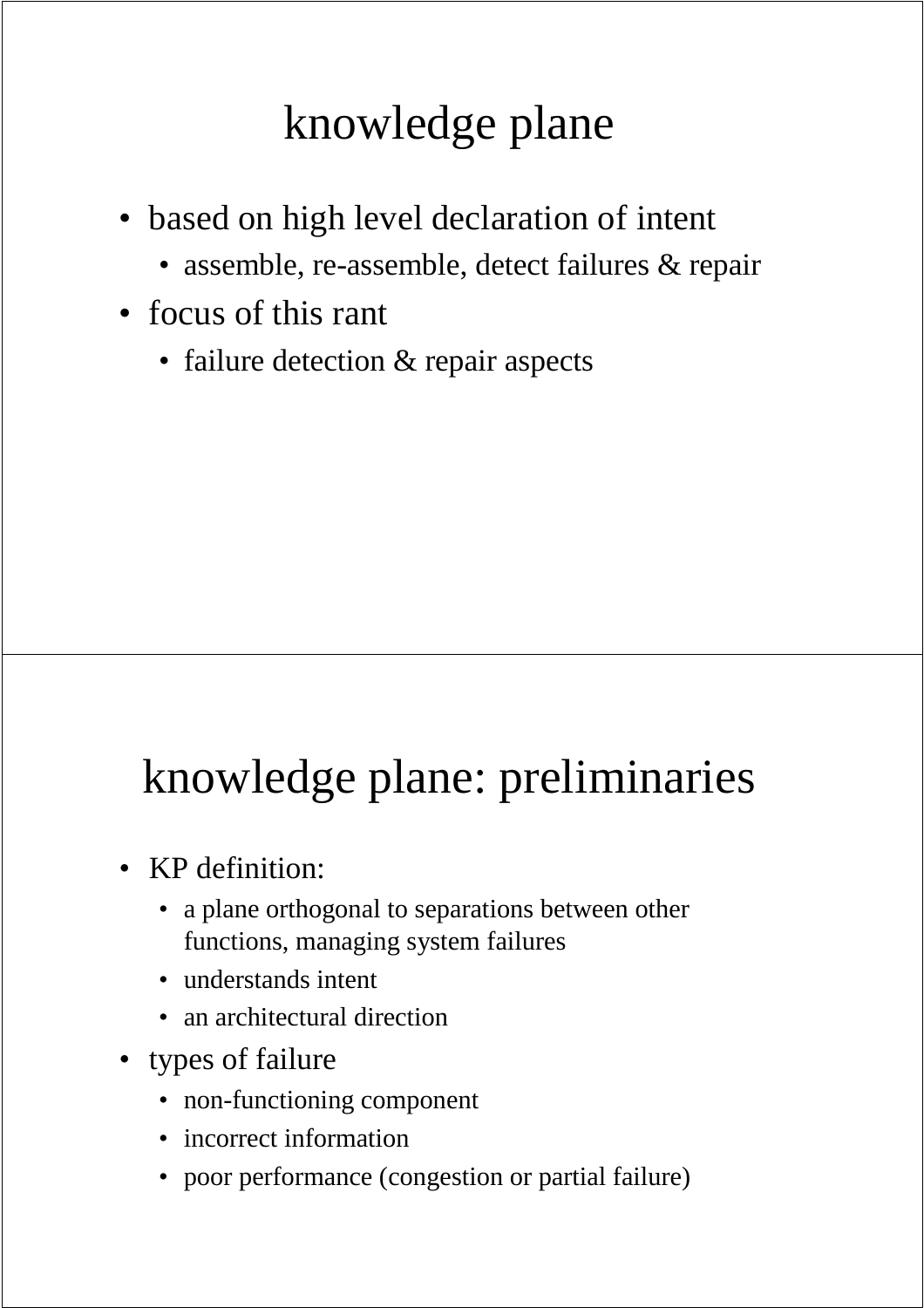### failure detection issues

- detection hard for
	- 'incorrect information' failures, e.g. incorrect DNS mapping
		- supplied IP address exhibits some failure (host not found, doesn't understand protocol, object not found)
		- or next process steps work, but do the wrong thing, e.g. a stale DNS mapping leads to a stale information object
		- or perhaps addresses aren't accessed, but used to build an (incorrect) topology map, perhaps for route optimisation
	- 'poor performance' failures, e.g. time-out interaction
		- slow response leads to time-out of request at head of request cascade

#### never-ending scope: scenario

- underlying comms svc (DNS, forwarding, proxies) all fine
- database behind Web server accidentally rolled back 1 day
- hyperlink stored in the database points to stale address
- causes the output of a sensor to go to the wrong place
- so faults in production line (monitored by sensor) reported to contractor who lost contract yesterday...
- KP should find root cause (the database roll back)
- factory ex-contractor doesn't even realise she is part of a communication system
- let alone that her data is needed to trigger fixing it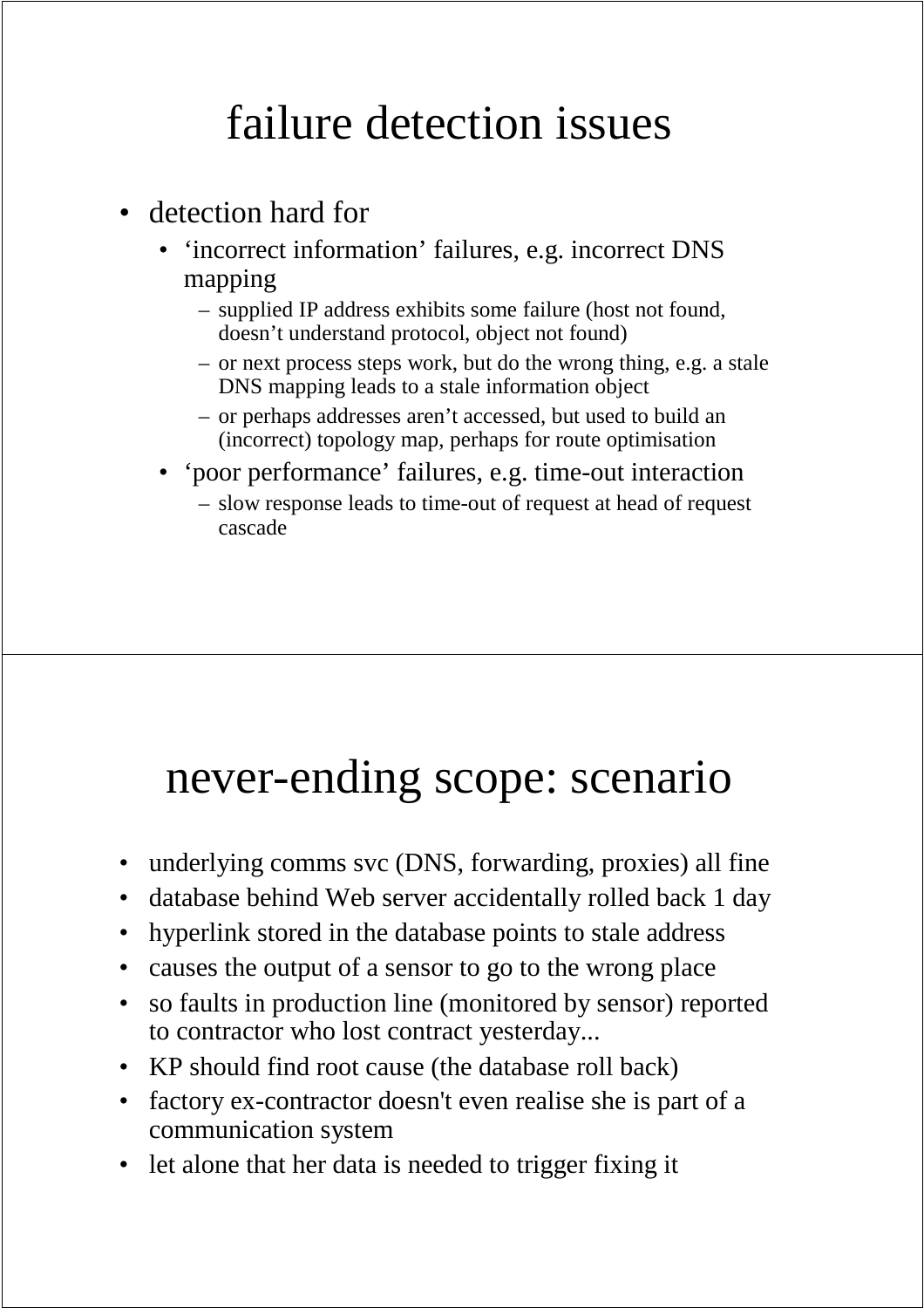### intent

- "what the network is supposed to do" ?
	- $\equiv$  "what the superset of its applications are supposed to do"
- application author (partially) knows intent
	- doesn't consider all the things that might go wrong
- source code partial representation of intent
	- only the mechanism considered nec. to achieve the intent with traps for foreseen potential failures
- if 3rd parties (KP) try to infer intent
	- inference errors will compound
	- discriminates against minority (incl. emerging) apps
- no intent role for KP
	- reduces KP role to correlation detection

### responsibility

- declaration of operator responsibility & value chain relationships
	- need framework
	- nice problem to bite off separately
	- e.g. whois + programme
		- who is responsible for IP address x? system y?
		- who has the contract for dealing with consumer/business faults due to failure z?
- some companies won't publish their relationships
	- KP breaks 'modularise design along tussle boundaries'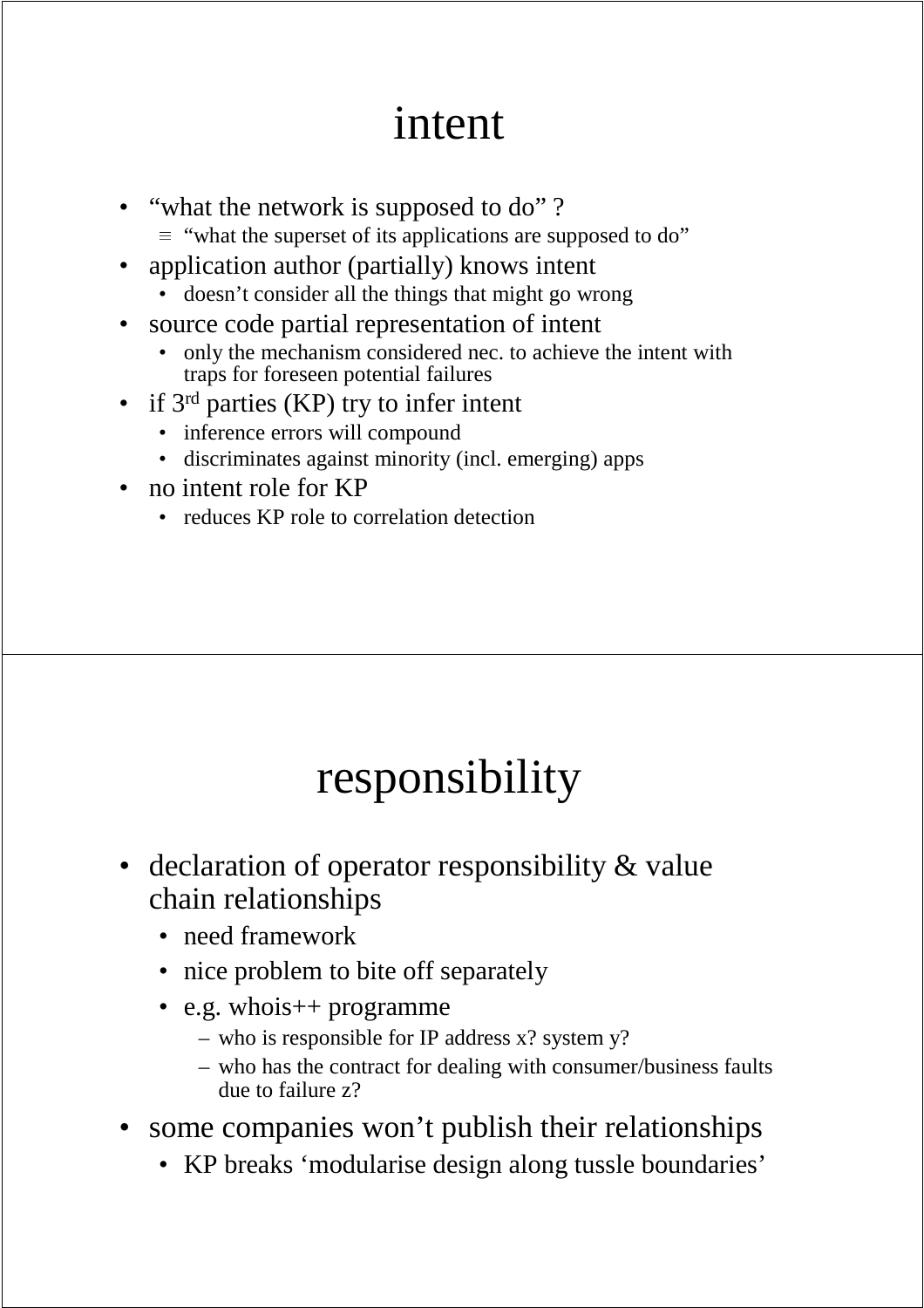### incentive issues

- incentives to reveal failure
	- my revenue depends on not admitting to failures unless forced
	- alternatives:
		- exception peering
			- failures affect retail revenue only; bulk allce in wholesale charges
		- hiding within aggregates
			- militates against fault tracing
	- both models require free-rider detection & penalty enforcement – see www.mmapps.org
- incentives to invest in KP
	- which model is realistic?:
		- p2p end-users only? operators too? 3rd parties as well?
	- will have to be bundled: people don't buy fault mgmt software – why haven't we even got good component fault detection?
	- who will invest the time to write federated code?

# grandiosity

- need better bottom up component failure detection
	- better error reporting from components
	- less weakly defined semantics (defining time-outs etc)
	- consequent better application writing
	- need to ask why we haven't even got that: no incentive
- ways to supply mgmt expertise to app developers
	- KP involves *operating* a separate service (run-time KP)
	- preferably supply mgmt *libraries* (build time KP) – hints to app developer on which exceptions to handle